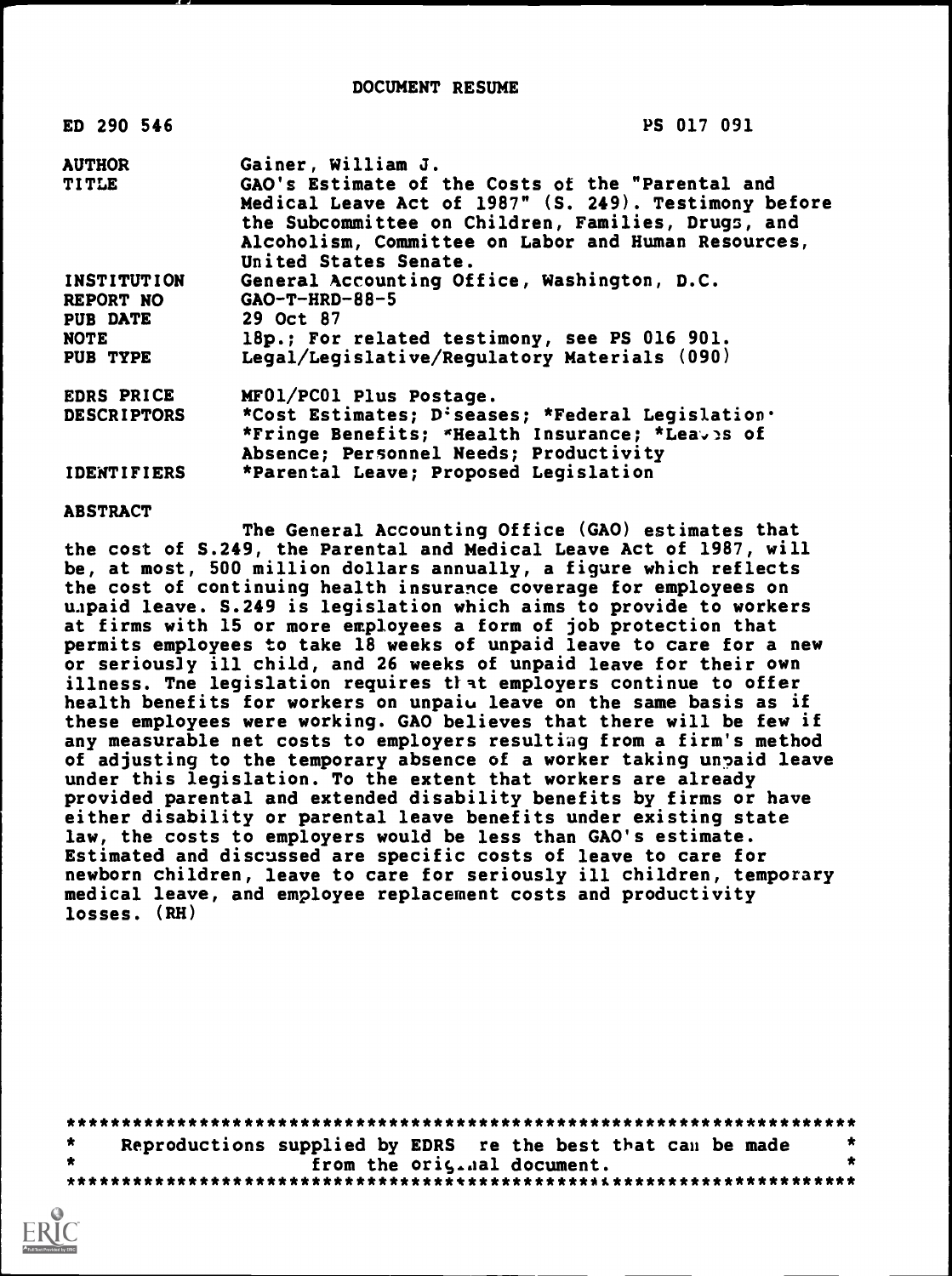$\bullet$  Generations  $\bullet$  Testimony Us department of Education Office of Educational Research and Improvement

EDUCATIONAL RESOURCES INFORT, ATION<br>
This document has been reproduced as<br>
received from the person or organization<br>
originating it

C7 Minor changes have been made to improve<br>
reproduction quality

● Points of view or opinions stated in this docu<br>- ment: do: not: necessarily -represent: official<br>- OERI position or policy

For Release on Delivery Expected at 9:30 a.m. EST Thursday October 29, 1987 GAO's Estimate of the Costs of the "Parental and Medical Leave Act of 1987" (S. 249)

Statement of William J. Gainer, Associate Director Human Resources Division

Before the Subcommittee on Children, Families, Drugs, and Alcoholism Committee on Labor and Human Resources United States Senate

PS 017091



 $\overline{c}$ 



N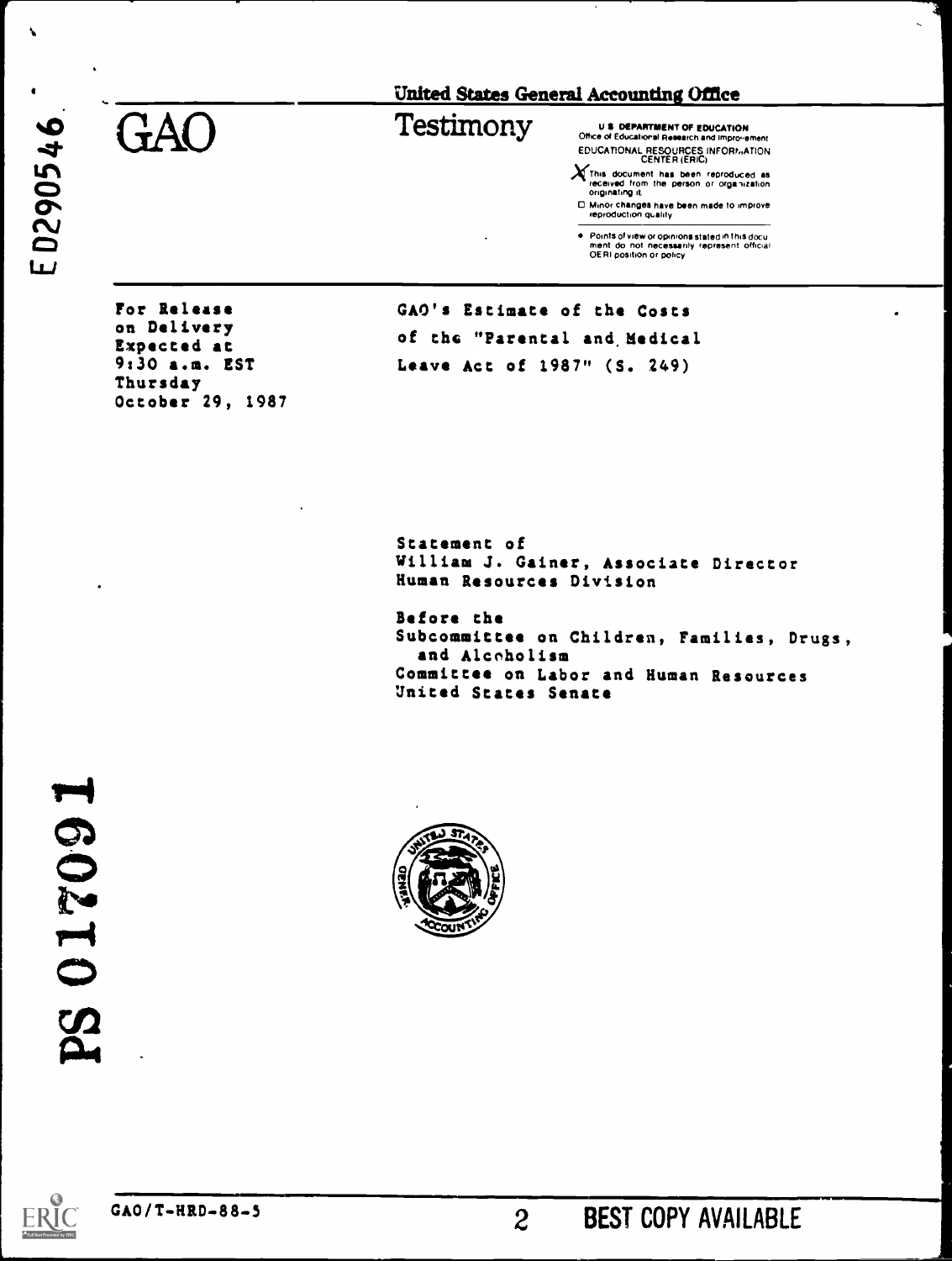### SUMMARY OF GAO TESTIMONY BY WILLIAM J. GAINER ON GAO'S COST ESTIMATE OP S.249, THE "PARENTAL AND HEDICAL LEAVE ACT OF 1987"

8.249 would provide job protection to employees of firms with 15 or more employees while permitting them 18 weeks of unpaid leave to care for a new or a viously ill child and 26 weeks of unpaid leave due to their own illness. The legislation requires that employers continue health benefits for workers while on unpaid leave on the same basis as if the employee were still working.

GAO estimates that the cost of this legislation to employers will be, at most, \$540 million annually, reflecting the cost of continuing health insurance coverage for employees on unpaid leave.

Based on available studies, and a GAO survey of 80 firms in two metropolitan labor markets -- Detroit, Michigan and Charleston, South Carolina -- GAO believes that there will be little, if any, measurable net costs to employers resulting from a firm's method of adjusting to the temporary absence of a worker taking unpaid leave under this legislation. GAO found that about 1 in 3 workers were replaced, the cost of replacement workers was similar to or less than the cost of the workers replaced, and employers did not believe that a significant loss of output occurred.

Furthermore, to the extent that workers are already provided parental and extended disability benefits by some firms or have either disability or parental leave benefits under existing state law, the costs to employers of this legislation is less than GAO's estimate.

Leave to Care for New Children -- GAO estimates that the cost to employers associated with this provision will be less than \$340 million anually for the continuation of health benefits. GAO estimates that 1.55 million women are likely to use such leave for 12 weeks or less.

Leave to Care for Seriously Ill Children -- GAO estimates that the annual cost to employers for continued health coverage under this provision is about \$22 million. Using national health statistics, defining serious illness as 31 or more days of bed rest, and assuming that one parent takes unpaid leave to care for each child, about 109,000 workers would likely take an average of 9.6 weeks of leave.

Temporary Medical Leave -- GAO estimates that the health insurance cost to employers of this provision is no more than \$138 million annually.. Again using national health data, about 1.1 million workers would likely take an average 9.8 weeks of unpaid 1^ave under this provision.



 $\overline{\mathcal{L}}$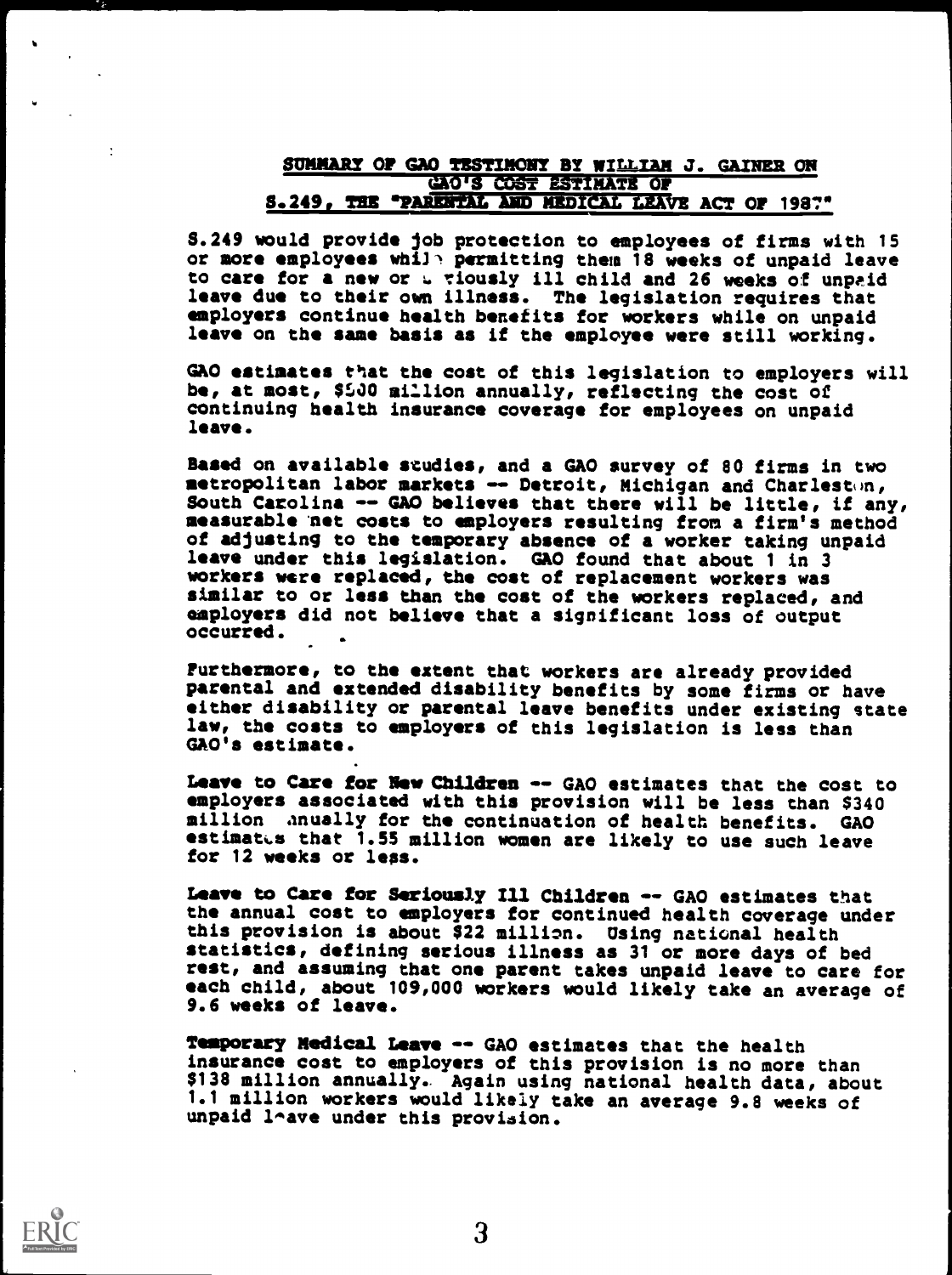Mr. Chairman and Members of the Subcommittee:

I am pleased to be here today to provide GAO's estimate of. the costs of S. 249, the \*Parental and Medical Leave Act of 1987\*. While the process of estimating the costs associated with this legislation is difficult and subject to uncertainty, we have made every effort to obtain data which provide a concrete basis upon which to make the necessary assumptions which underlie our estimate. In addition to using available studies and data, we visited 80 firms in two major labor markets -- Detroit, Michigan || and Charleston, South Carolina -- to determine the extent of usage of parental leave and how employers cope with extended absences.

- o In brief, we believe that the costs to employers associated with this bill are substantially less than prior estimates, in particular the \$23.8 billion estimate provided by the Chamber of Commerce in March 1987.
- o We estimate that the primary cost to employers associated<br>with this bill will be at most \$500 million annually. This with this bill will be at most \$500 million annually. cost is associated with the requirement that employers continue the health insurance coverage for employees on unpaid leave.
- o We conclude that there will be little, if any, measurable net cost to employers associated with a firm's method of adjusting to workers taking leave under this legislation.
- o Available sick, ainual and disability leave will be used by employees before unpaid leave, thus reducing the net cost of continuing health coverage under this legislation.
- o Expected leave usage for each provision will average less than the maximum allowable under the legislation because employees generally avoid unpaid leave.

Before elaborating on our estimate, I would like to briefly summarize the key provisions of the bill.

### EE? PROVISIONS

S. 249 would require federal, state, and local governments and any company with 15 or more employees to grant a worker:

- up to 18 weeks of unpaid leave over a 24-month period upon the birth, adoption, or serious health condition of a child (this benefit would be available to men as well as to women)
- -- up to 26 weeks of unpaid leave over a 12-month period, for a serious health condition.

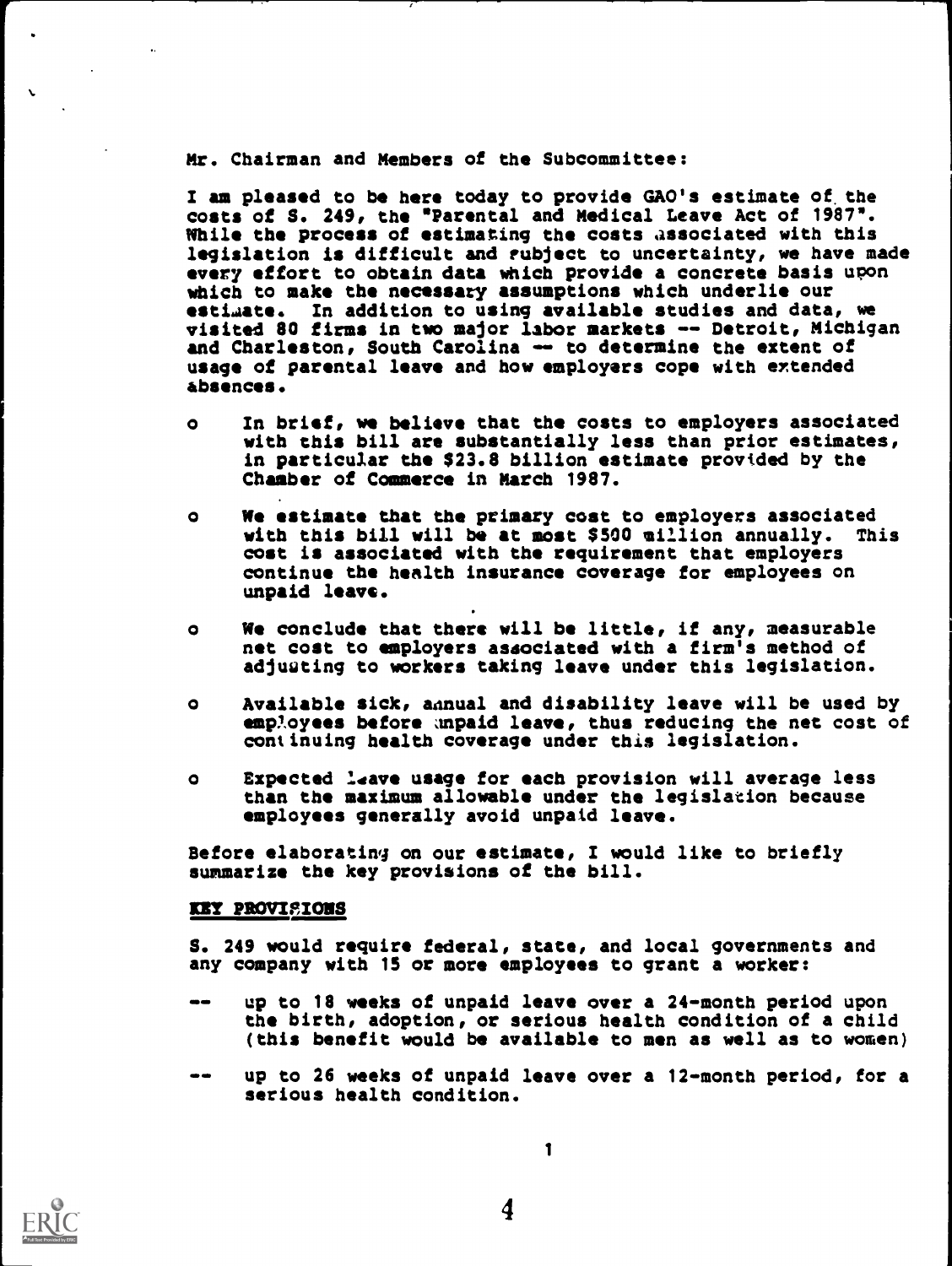The employer would be required to continue health benefits for a worker on unpaid leave on the same basis as if the employee were working. Other benefits, such as life insurance And retirement, need not be continued. Upon returning to work, an employee would resume the same (or an equivalent) job. This legislation can be viewed principally as a job protection measure.

This legislation would apply to the 71 percent of employees working in firms with 15 or more employees who are full-time or permanent part-time employees. The 82 percent of U. S. firms that have fewer than 15 workers would be excluded.

Before elaborating on our estimate, we believe it is important to<br>briefly explain our computation of employer health costs. The briefly explain our computation of employer health costs. average employer portion of health insurance coverage is about \$25.00 a week for each worker. This estimate averages the differences in cost and rate of coverage between large and small employers, and for family versus individual plans.

#### LEAVE TO CARE FOR NEW CHILDREN

We estimate that the cost for health care continuance for workers on unpaid leave to care for new children will be no more than \$340 million annually. This is an upper estimate and it is our belief that the actual cost will be less. Certain key facts regarding our estimate are shown in the chart.

| Likely Beneficiaries        | o Very few men                                                  |
|-----------------------------|-----------------------------------------------------------------|
|                             | o 1.6 million women                                             |
| <b>Expected Leave Usage</b> | o 64 percent average 12 weeks leave<br>before returning to work |
|                             | o 36 percent take 18 weeks and do<br>not return to work         |
| Existing Leave Policies     | o 29 percent of women have 6 weeks<br>disability leave          |
| Expected Cost               | o Less than \$340 million                                       |

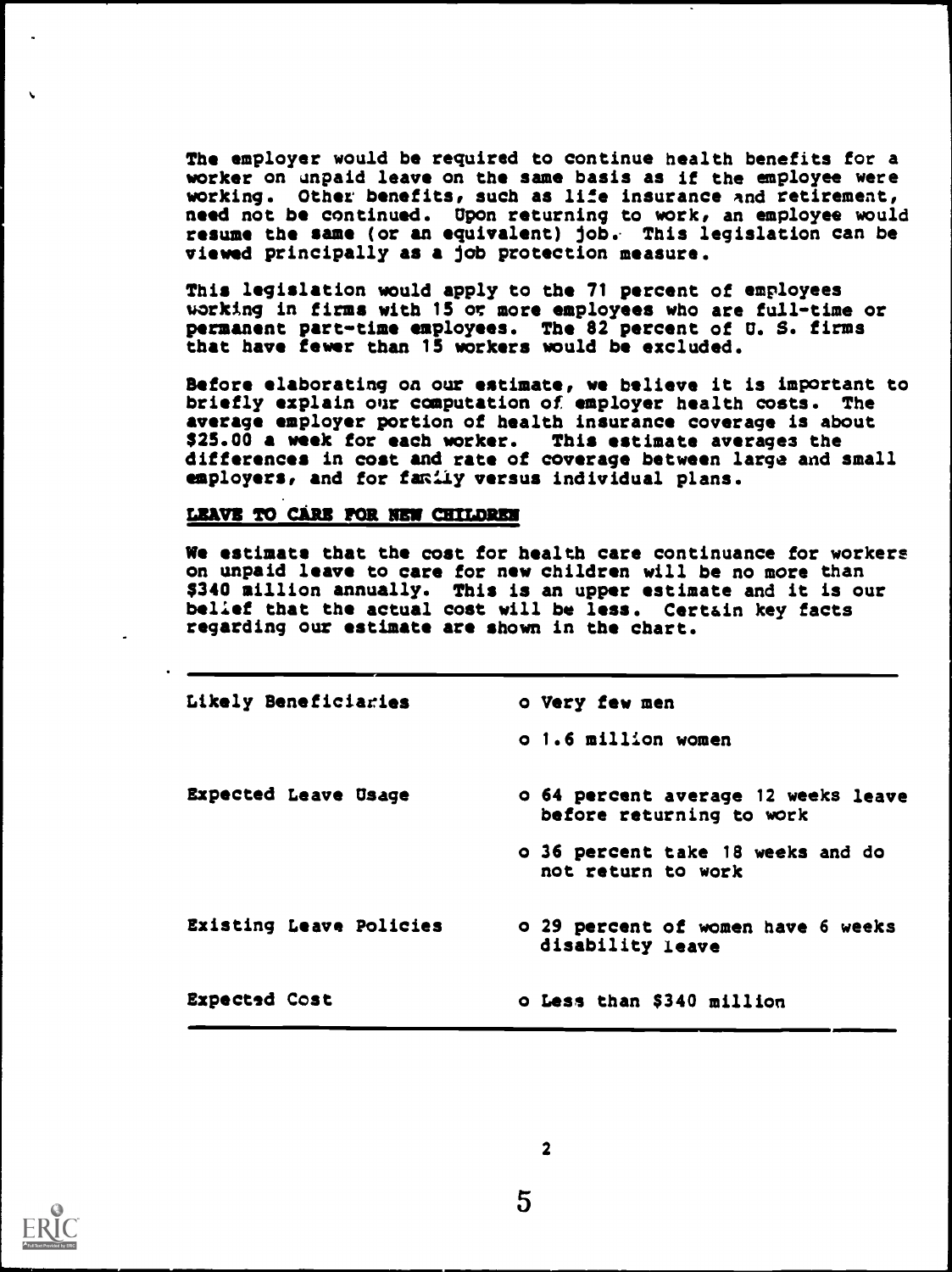We believe that leave to care for new children is used predominantly by women. Studies in the United States and in other countries that allow such leave for. men as well as women, in addition to our own survey of companies, support this position. While it may be expected thet some change in the behavior of men may result from this legislation, it is unlikely that enough men will take leave to materially affect the cost. Thus, we consider women to be the relevant population upon which to base our estimate. According to the Current Population Survey (CPS), about 2.4 million women workers in 1985 gave birtn (or adopted children). Given the firm size exclusion, about 1.55 million women would have been covered by the provisions of S. 249. Further, we estimate that about 36 percent of the women covered woulu not return to work.

For our cost estimate, we assumed that the 36 percent of women who did not return to work following their child's birth would take the full 18 weeks of leave allowable under the bill before resigning their position. We estimate that the remaining 64 percent who returned to work would take 12 weeks of leave. Several studies have found that the average duration of leave taken by women following the birth of a child is less than that allowable under this bill. They indicate that few women take any unpaid leave, opting instead to use available paid leave. Our survey of firms indicated that over 85 percent of women taking leave returned to work within 12 weeks. In fact, over 80 percent returned to work within 8 weeks.

We allowed 6 weeks of disability leave for the 29 percent of women in firms providing such leave. In addition, some women have paid sick and innual leave available to use following childbirth.

To the extent that firms already offer unpaid leave similar to this legislation (which we were unable to satisfactorily estimate although we know some do), and to the extent that some states have comparable leave laws, the actual cost of this legislation to employers of providing continued health insurance coverage will be less than our estimate.

## LEAVE TO CARE FOR SERIOUSLY ILL CHILDREN

We estimate the cost to employers of continuing health coverage for workers on unpaid leave under this provision is about \$22 million annually, as shown in the chart.

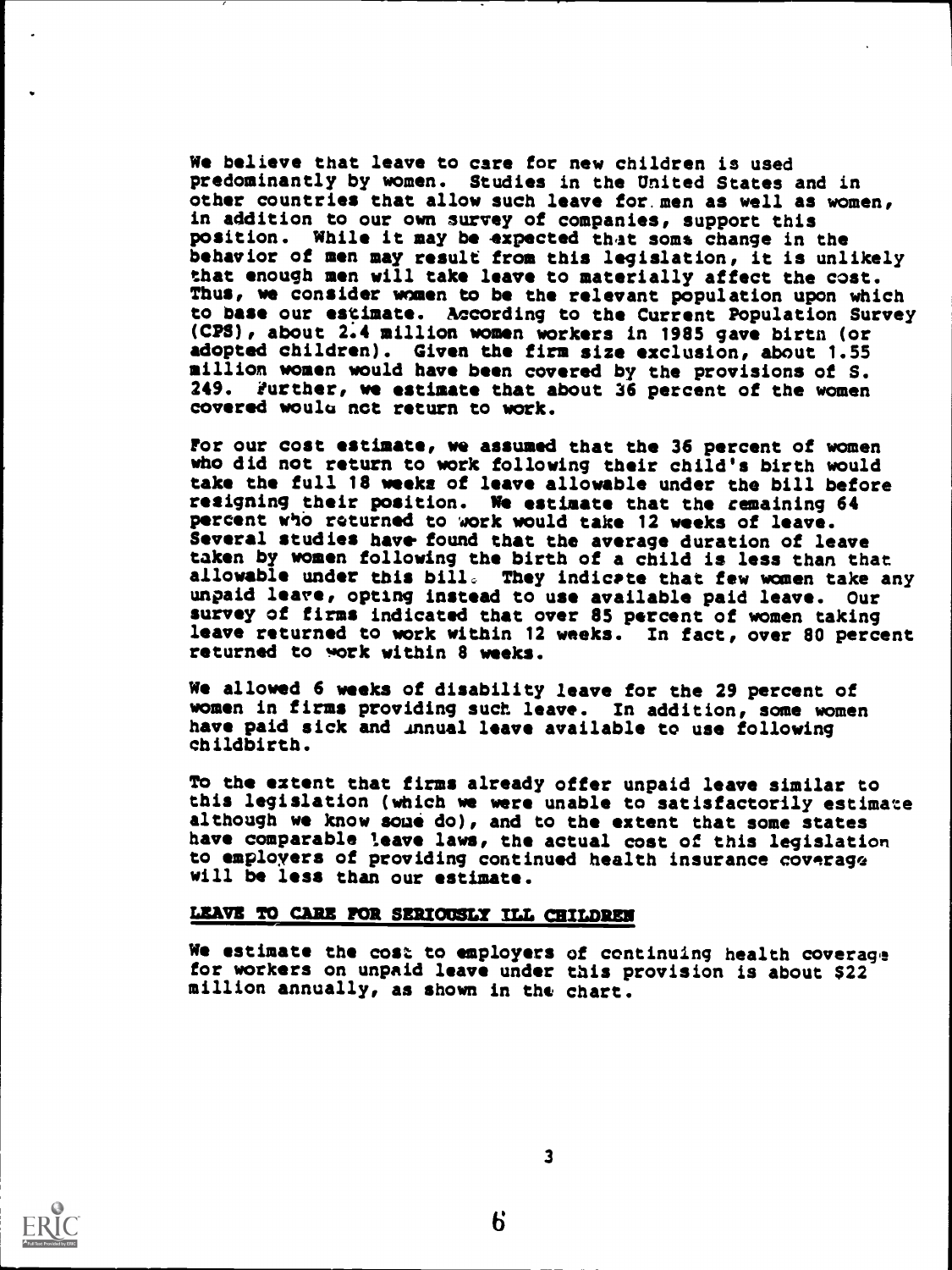## LEAVE TO CARE FOR SERIOUSLY ILL CHILDREN

| Likely Beneficiaries        | o Workers with children having 31<br>or more days bed rest |
|-----------------------------|------------------------------------------------------------|
|                             | o 109,000 workers                                          |
| <b>Expected Leave Usage</b> | o 9.6 weeks average length of<br>illness                   |
|                             | o One parent takes off the entire<br>period                |
| Existing Leave Policies     | o Paid annual leave                                        |
| <b>Expected Cost</b>        | o Less than \$22 million                                   |

٠.

We assumed that one parent from 100 porcent of the households in the eligible population would take leave for the full duration of their child's illness. This was necessaty because we were unable to identify any information on the usage of leave to care for seriously ill children due to its low incidence and because firms do not keep records on such absences. Further, we assumed that these workers would have, at most, 1.8 weeks of compensated annual leave available prior to taking unpaid leave.

Using information from the National Health Interview Study conducted by the National Center for Health Statistics, we estimate that the maximum number of workers likely eligible under<br>this provision is about 109,000. This is the number of workers this provision is about 109,000. This is the number of workers<br>with ch'ldren under the age of 18 having 31 or more days of bed rest in one year, where either two parents were present and working or a single working parent was present. We assumed that each illness would result in one worker being absent for the full period of bed rest, an average of 9.6 weeks.

The estimated cost of this provision is very sensitive to the definition used for the serious illness of a child. To illustrate this sensitivity, we computed an alternate estimate using 21 or more days of bed rest. This resulted in an estimated 824,000 workers eligible, with an average duration of illness of about 6 weeks. The cost of continued health coverage to employers of this provision using the alternate definition would be about \$88 million, annually.



7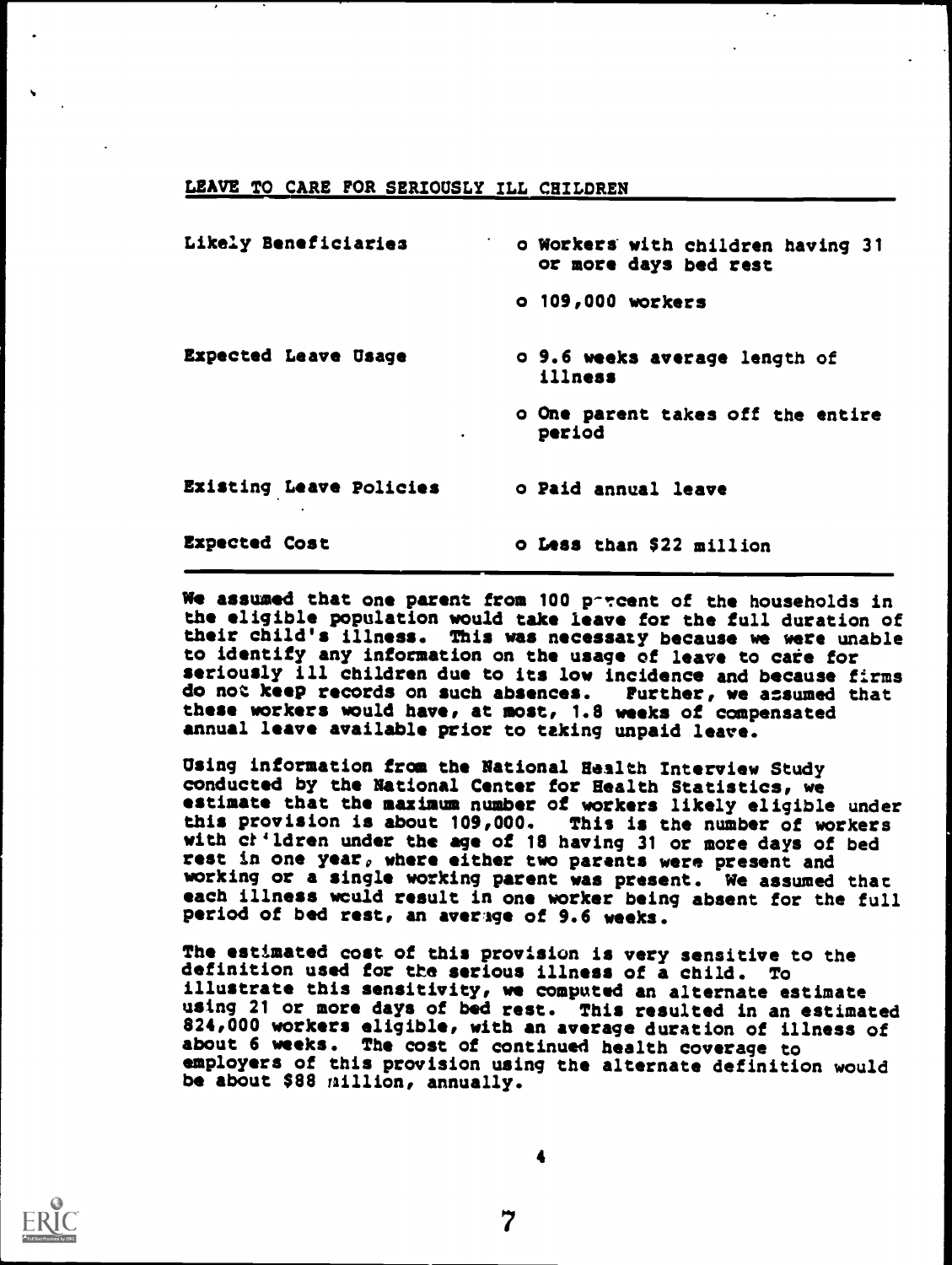#### TEMPORARY MEDICAL LEAVE

We estimate that the cost of this provision will be about \$138 million, annually.

|                      | Likely Beneficiaries    | o Workers with 31 or more days bed<br>rest |
|----------------------|-------------------------|--------------------------------------------|
|                      |                         | o 1.1 million workers                      |
|                      | Expect d Leave Usage    | o 9.8 weeks average length of<br>illness   |
|                      | Existing Leave Policies | o 29 percent have disability<br>coverage   |
| <b>Expected Cost</b> |                         | o Less than \$138 million                  |

Again using the National Health Interview Survey, and defining an employee's serious illness as 31 or more days of bed rest, w estimated that about 1.1 million workers would be eligible under this provision. The duration of illness averaged about 9.8 weeks. Because 29 percent of employees are covered by their employers' short term disability plans which generally provide for 26 weeks of partially compensated leave, the cost estimate for this provision covers the 71 percent of workers having only some sick and annual leave available.

### EMPLOYEE REPLACEMENT COSTS AND PRODUCTIVITY LOSSES

Because such a major portion of the estimate of this legislation's cost which was prepared by the Chamber of C ommerce was attributable to replacement of workers on leave and subsequent productivity losses, we believe it is necessar y to provide some detail on our reasoning on this issue.

Our analysis of S. 249 leads to the conclusion that ther e will be little if any measurable net cost to companies resulting from a firm's method of adjusting to the absence of a worker o temporary leave. In the estimate prepared by the Chamber of Commerce, the bulk of the cost was the result of assurptions mad about the replacement of workers and productivity losses. Chamber's methodology assumed that 100 percent of workers on leave were replaced, a premium wage was paid (18 percent higher than the worker on leave), and the replacements were somewhat less productive than the worker replaced. er of tions made s. The

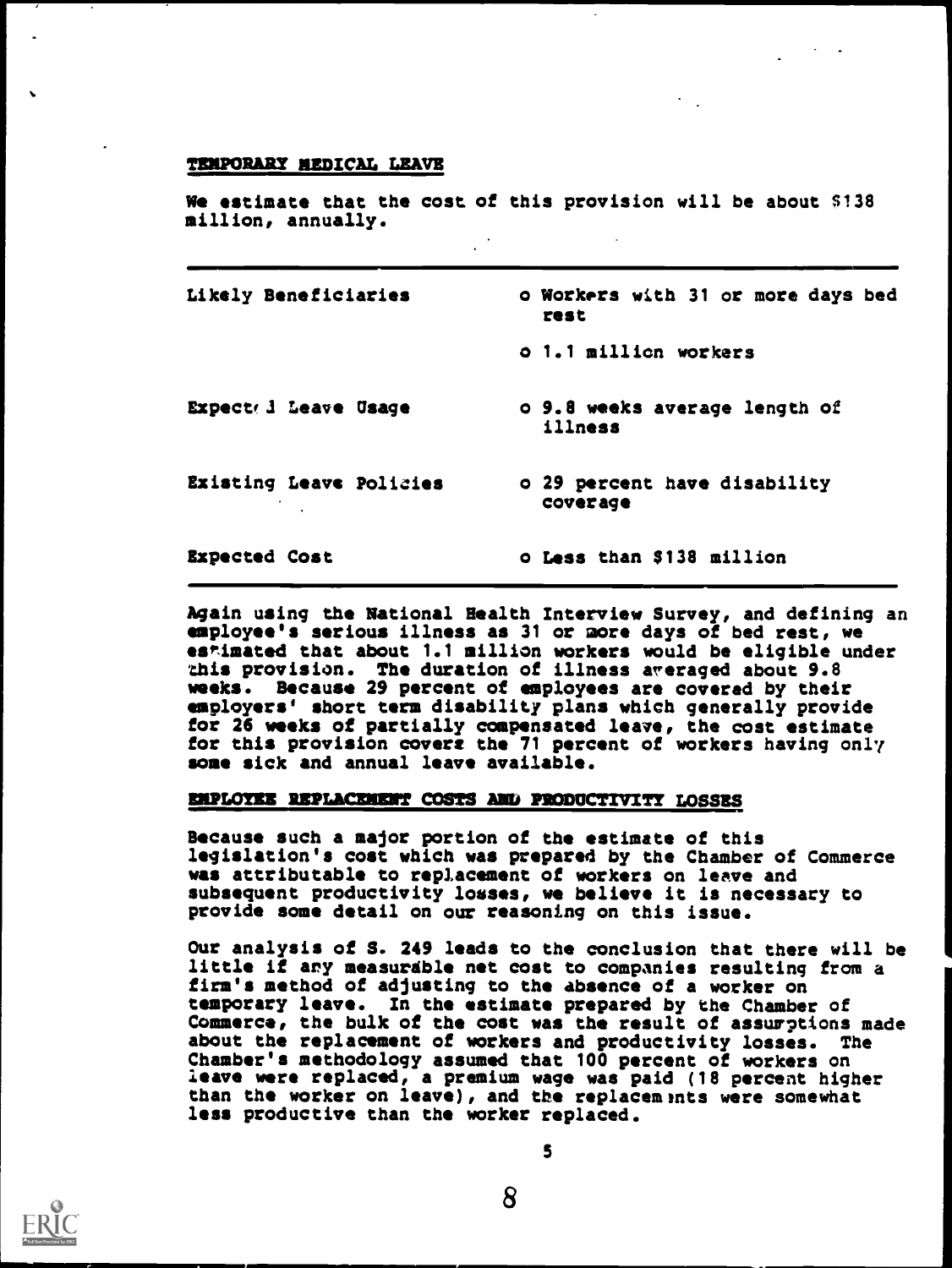We believe that these assumptions lead to a greatly overstated cost for this legislation. To get a sense for how employers adjust to employees taking temporary leave, we conducted a survey of about 80 firms in to metropolitan labor markets -- Detroit, Michigan and Charleston, South Carolina. Where replacements were hired, we found that:

- o the cost of replacement workers was generally similar to or less than the cost of the worker replaced, and
- o in general, employers did not believe that the use of a replacement resulted in a significant loss of output.

We also found, however, that in most cases no replacement worker was hired. Instead, employers tended to reallocate the work of those on leave to other employees. While some work was postponed or delayed, and undoubtedly, some difficulties arose, employers said that in general, they felt they were able to adjust to the situation.

Overall about 30 percent of workers were replaced. Clerical workers were most frequently replaced, while management and professional staff were seldom replaced. Many replacements were hired directly, about a half were hired through temporary agencies. Tbis was similar for both large and small firms.

While firms indicated that some disruption occurred as the result of the temporary absence Jf workers, more than half stated that their handling of the absence resulted in no delays, and more than three quarters reported that essentially all work was performed. The impression we got from our discussions with these employers was that any additional costs associated with disrupted routines or postponed work was likely offset by the savings associated with not paying the salary of the absent workers.

Thus, we found little evidence on which to base an estimate of increased costs to firms.

MID 411 411 ND

To sum up, we estimate the overall cost of the bill as presently drafted should be less than \$500 million annually. The actual cost of this legislation is likely to be less when all existing coverage is factored out of the estimate. Specifically:

- $\bullet$ some firms (principally the larger ones) already have parental leave policies similar to the provisions of this legislation,
- $\frac{1}{2}$ several states have either disability and/or parental leave statutes under current law, and

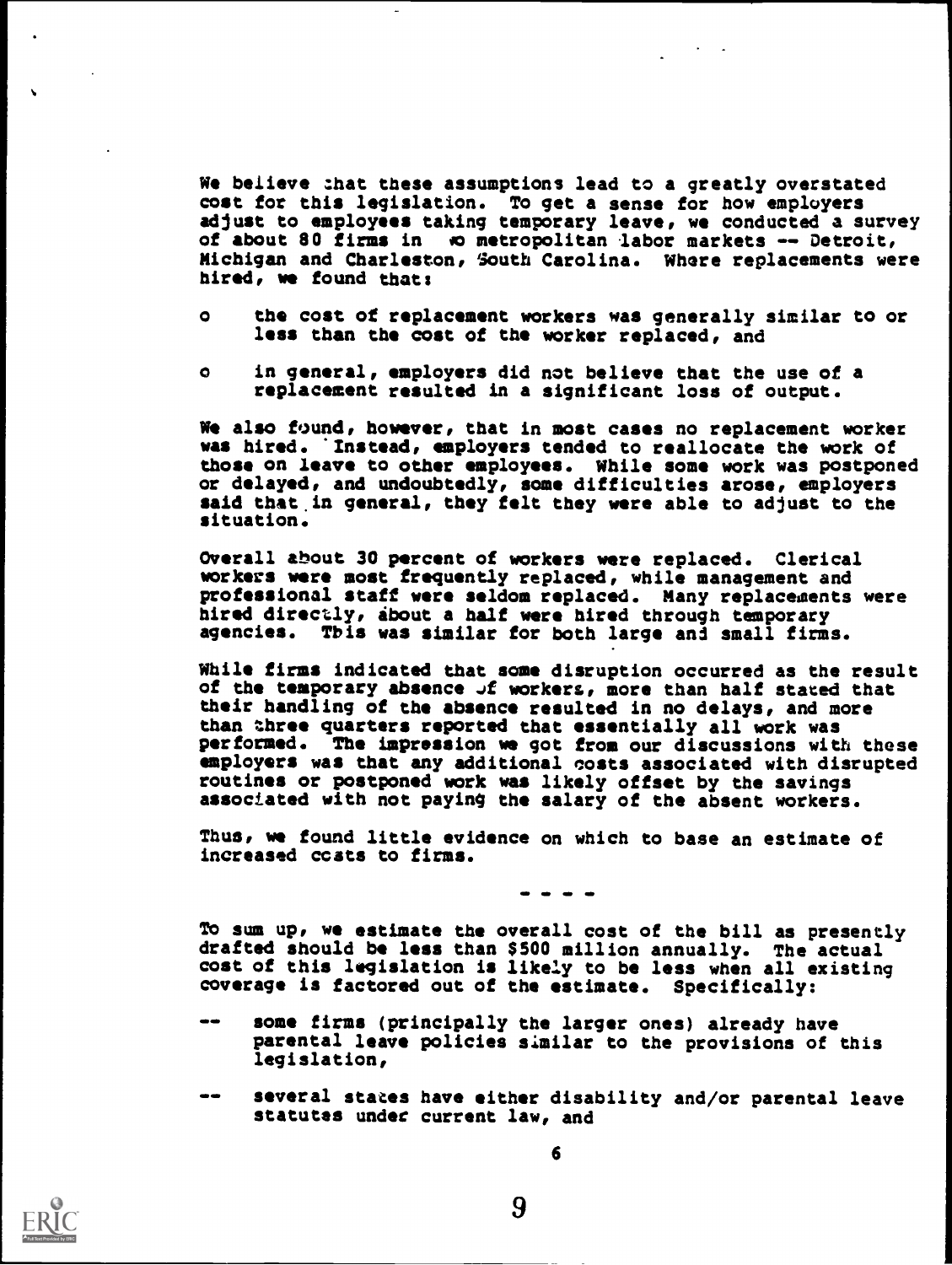although formal policies generally do not exist, many employers already make accommodations to employees who are ill or have children who are ill for extended periods of time.

Finally, we estimate that the rate of usage under the provisions of this legislation will be equivalent to less than <sup>1</sup> in 166 workers being absent at any time, thus, we would not expect this legislation to cause major disruptions to most employers.

Our information on usage is based upon past experience and we assume no substantial behavior change on the part )f employees in making our estimates. Although it is true that where attractive paid parental leave is available, an increase in usage results, this legislation provides only modest financial benefits (health insurance continuance) to employees while they experience a total loss of earnings when taking advantage of any of the provisions of this law.

One final point, there undoubtedly will be costs associated with the federal administration and enforcement of this legislation. However, it is virtually impossible for us to predict the extent to which violations will be alleged that would require investigation and possible adjudication.

Mr. Chairman, this concludes my prepared statement. I and my colleagues will be pleased to answer any questions you and the other members of the Subcommittee may have.



 $\overline{7}$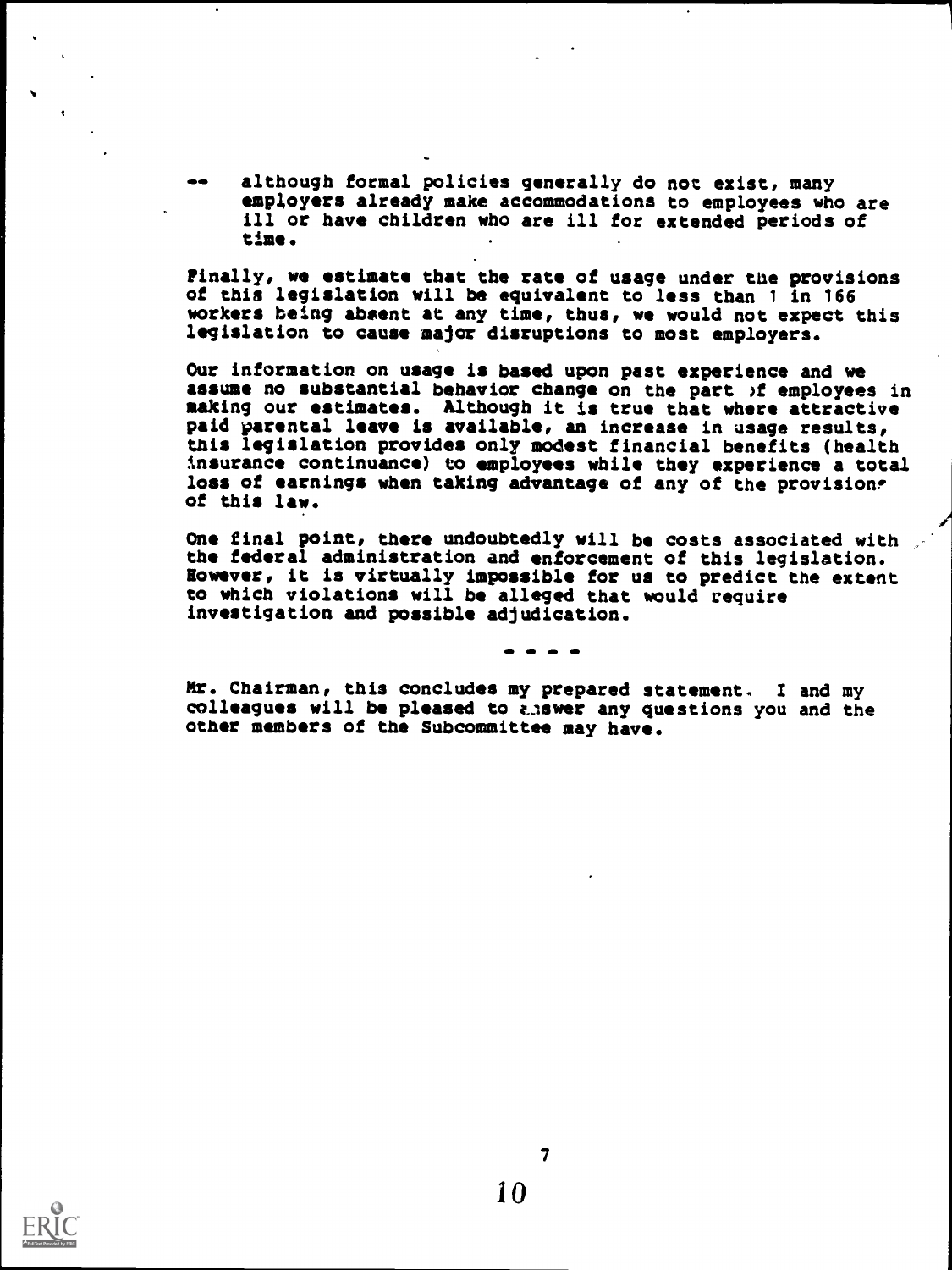# GAO Parental and Medical Leave Act of 1987

- Primary cost will be health insurance coverage
- Employee replacement cost will be negligible (Less than 1 in 3 replaced)
- Available sick, annual and disability leave will reduce the potential cost
- Expected leave usage less than maximum
- Total cost will be less than \$500 million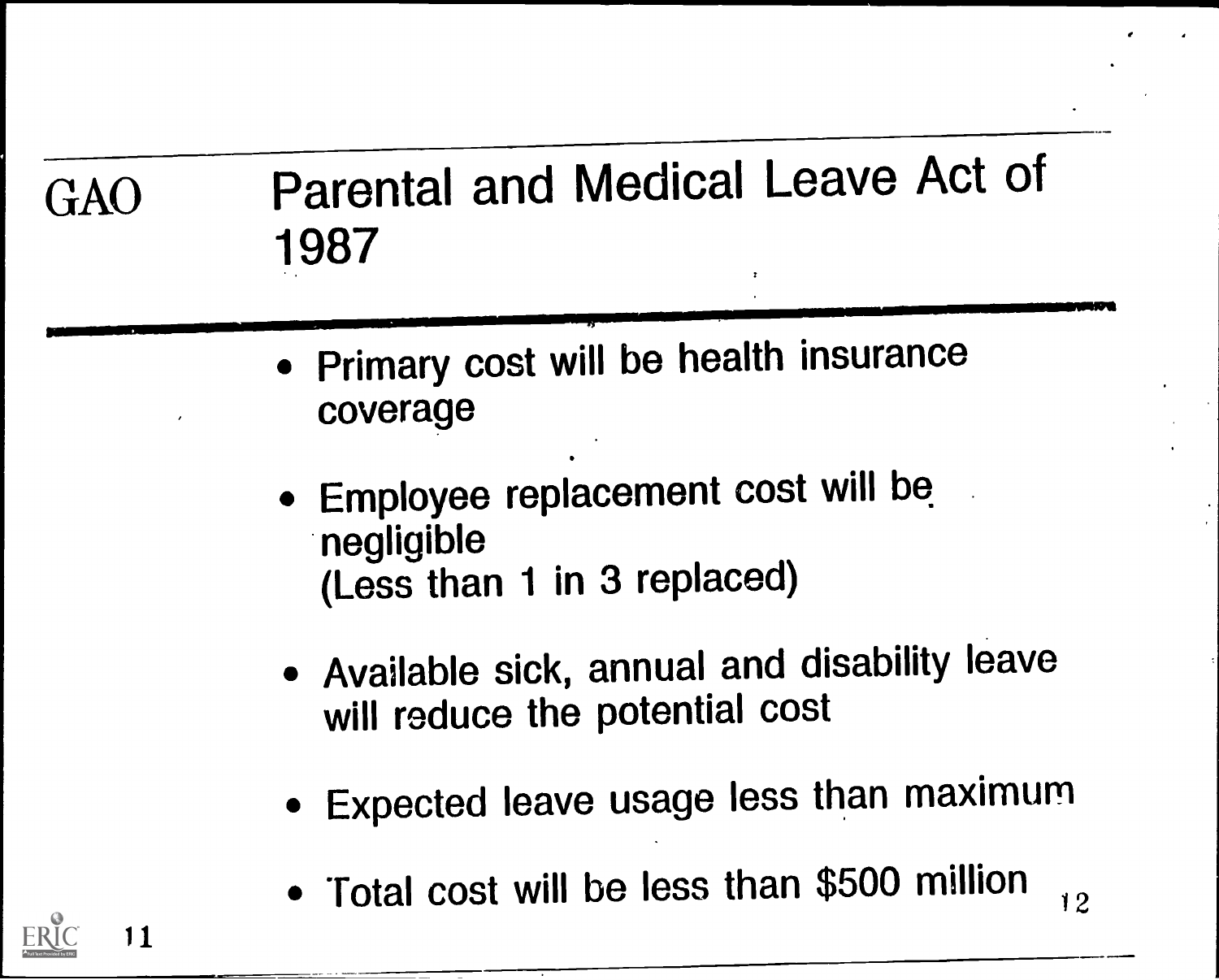# GAO aave to Care for New Children

|    | <b>Likely Beneficiaries</b>    | • Very few men<br>• 1.6 million women                                 |
|----|--------------------------------|-----------------------------------------------------------------------|
|    | <b>Expected '.eave Usage</b>   | • 64 percent average<br>12 weeks of leave before<br>returning to work |
|    |                                | • 36 percent take 18 weeks<br>and do not return to work               |
|    | <b>Existing Leave Policies</b> | • 29 percent of women<br>have 6 weeks disability<br><i>eave</i>       |
| 13 | <b>Expected Cost</b>           | • Less than \$340 million<br>14                                       |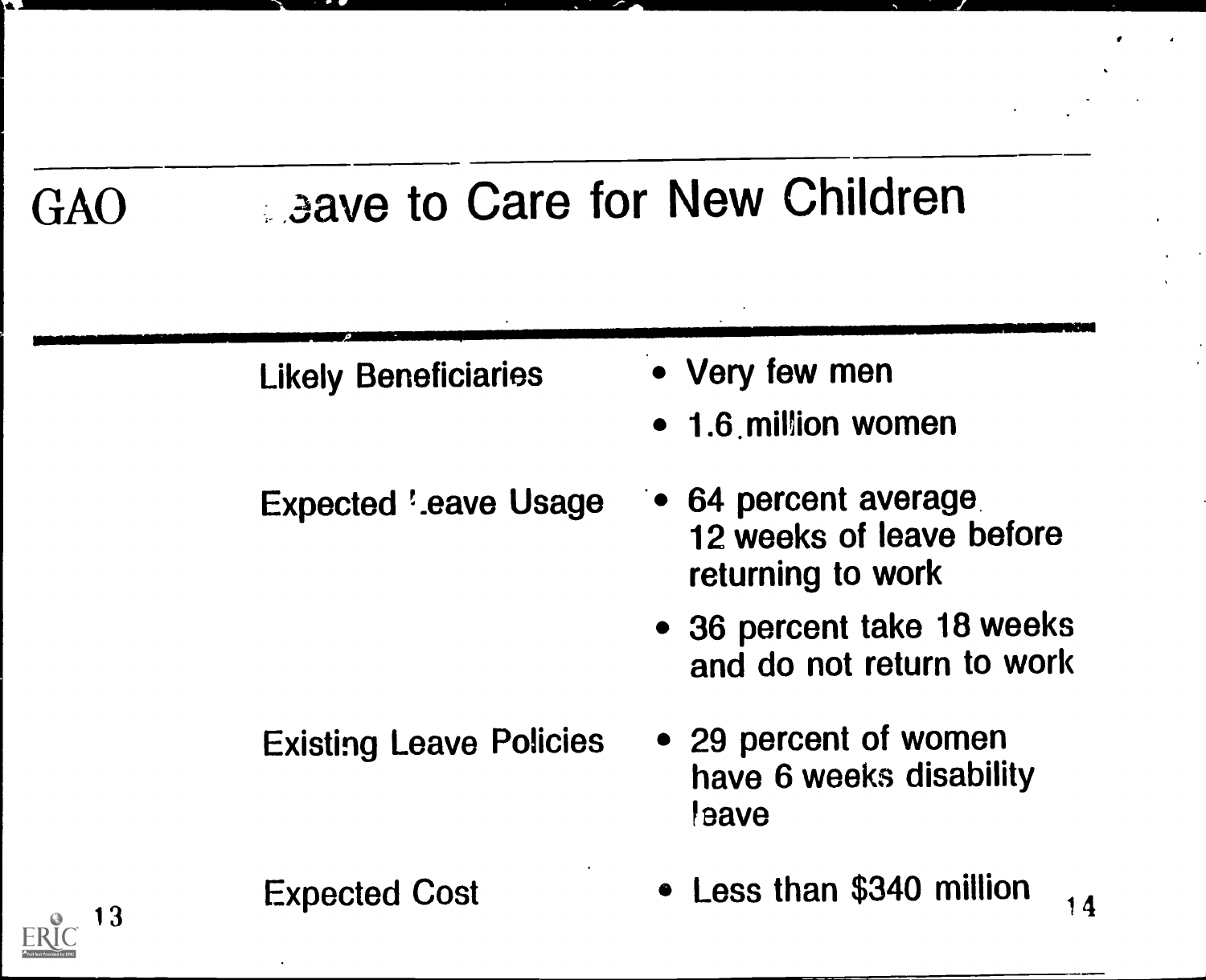| GAO        | <b>Leave to Care for Seriously III</b><br>Children |                                                               |  |
|------------|----------------------------------------------------|---------------------------------------------------------------|--|
|            | <b>Likely Beneficiaries</b>                        | • Workers with children<br>having 31 or more<br>days bed rest |  |
|            |                                                    | <b>109,000 workers</b><br>$\bullet$                           |  |
|            | <b>Expected Leave Usage</b>                        | • 9.6 weeks average<br>length of illness                      |  |
|            |                                                    | • One parent takes off<br>the entire period                   |  |
|            | <b>Existing Leave Policies</b>                     | • Paid annual leave                                           |  |
|            | <b>Expected Cost</b>                               | • Less than \$22 million                                      |  |
| 15<br>ERIC |                                                    | 16                                                            |  |